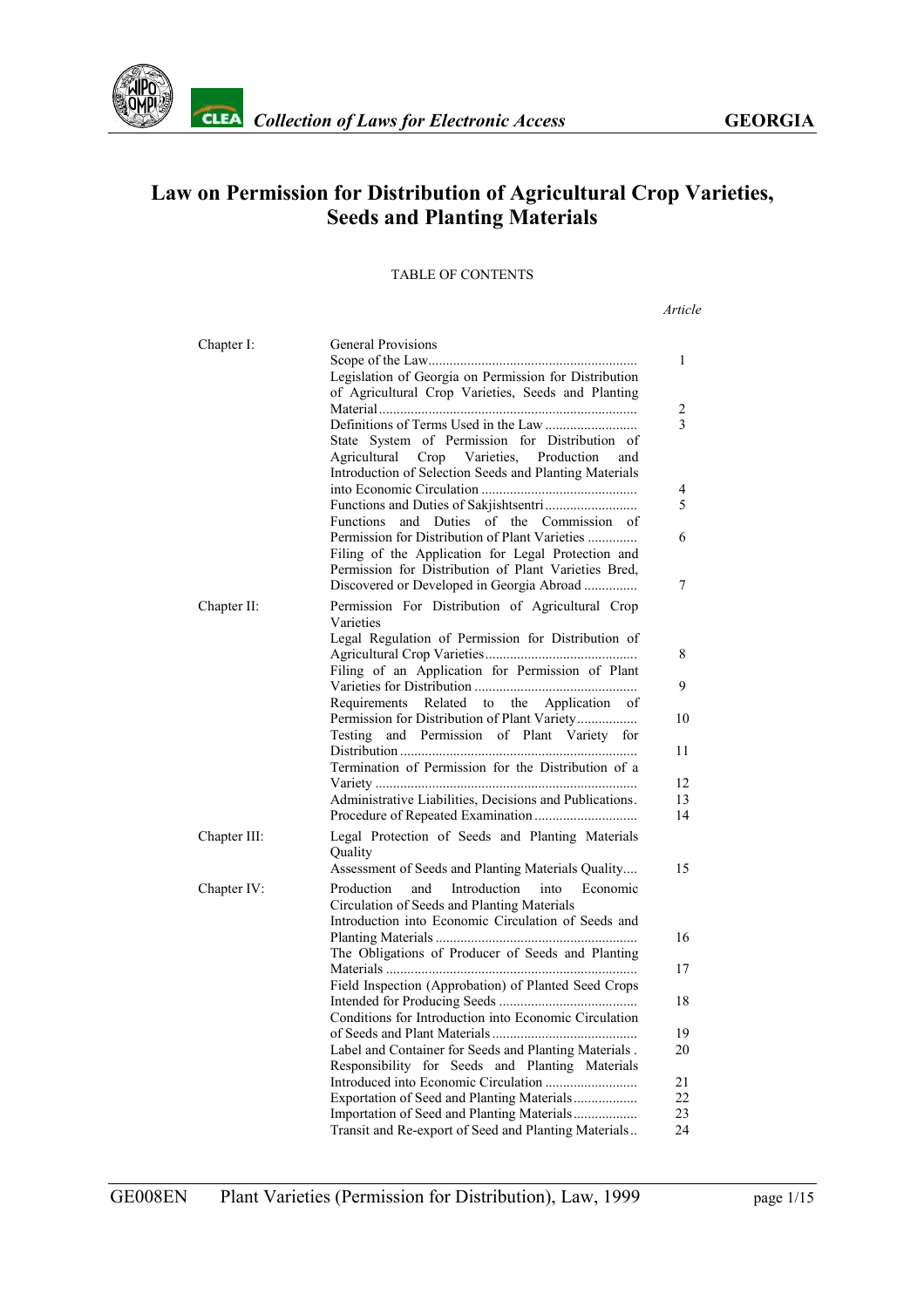

|            | Genetic Resources of the Crop Plants in Georgia | 25 |
|------------|-------------------------------------------------|----|
|            |                                                 | 26 |
| Chapter V: | Final and Transitional Provisions               |    |
|            |                                                 | 27 |
|            |                                                 | 28 |
|            |                                                 |    |

The Law regulates the relations arising at permission for distribution of agricultural crop varieties, including hybrid varieties; and the production and introduction of good quality seed and planting material into economic circulation.

### **Chapter I General Provisions**

#### *Scope of the Law*

<span id="page-1-0"></span>**1.** This law is applicable to all sowing and planting materials of crop varieties, national and imported, listed in the Appendix; intended for the distribution, production and introduction into economic circulation.

> *Legislation of Georgia on Permission for Distribution of Agricultural Crop Varieties, Seeds and Planting Material*

<span id="page-1-1"></span>**2.** Legislation of Georgia on Permission for the Distribution of Agricultural Crop Varieties, Seeds and Planting Materials consists of the present law and other relevant legislative acts.

#### *Definitions of Terms Used in the Law*

<span id="page-1-2"></span>**3.** The terms used in the law have the following meanings:

*(a)* **Variety** – means a plant grouping which irrespective of legal protectability contains within a single botanical taxon of the lowest known rank the expression of the characteristics resulting from a given genotype or combination of genotypes distinguished from any other plant grouping by the expression of at least one of said characters; variety is an indivisible unit with regard to its suitability for being propagated unchanged.

*(b)* **First generation hybrid** – generation produced through crossing genetically different varieties in the first year.

*(c)* **Distinctness** – a variety is distinct if it is clearly distinguishable from any other variety whose existence is a matter of common knowledge at the time of the filing of the application or, where relevant, at the priority date.

The filing, in any country, of an application for a breeder's right or for entry in a catalogue of varieties admitted to trade shall be deemed to render the variety being the subject of the application, a matter of common knowledge from the date of the application, provided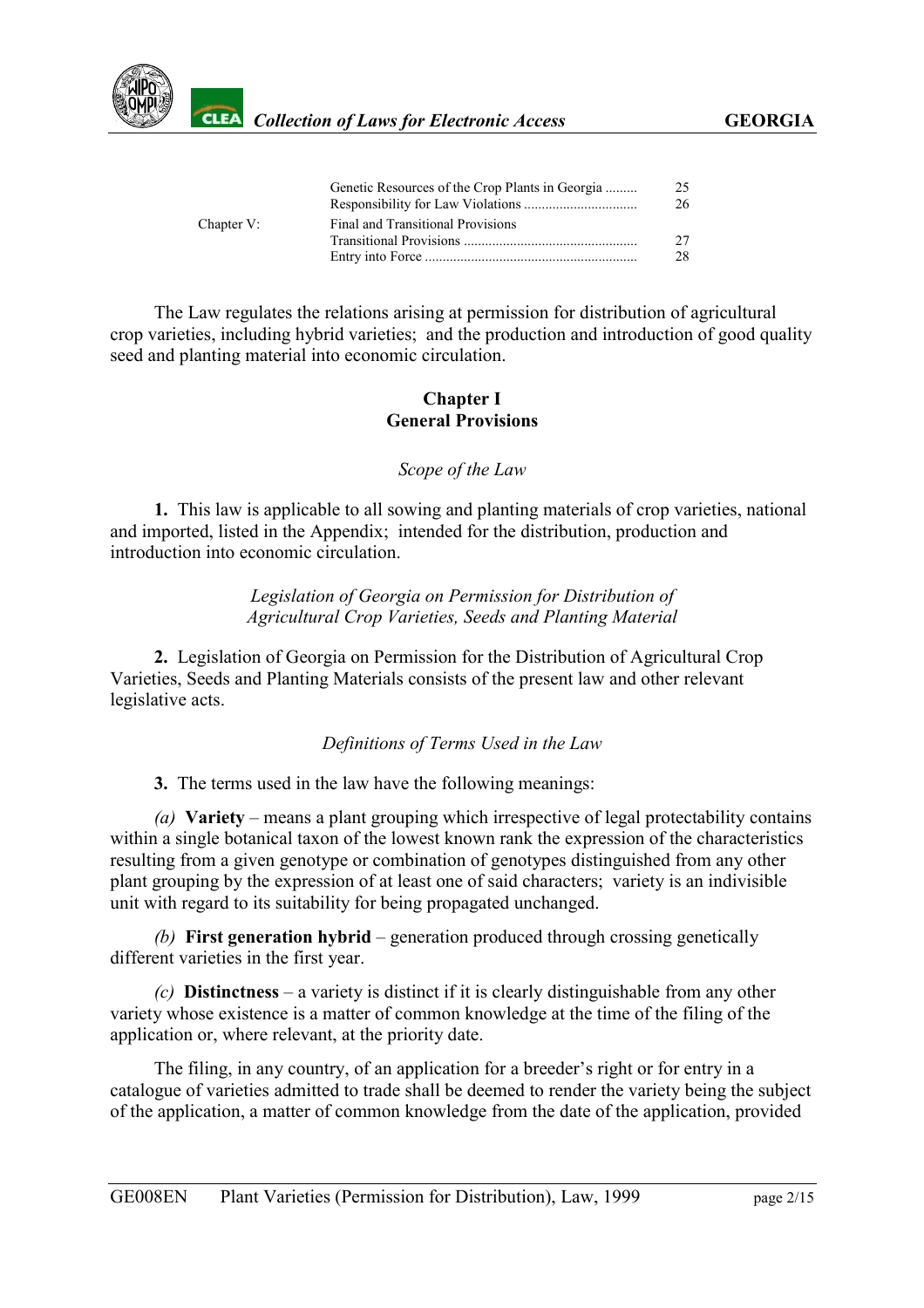

that the application leads to a grant of the breeder's right or the entry in the catalogue, as the case may be.

Common knowledge may also be established by reference to various factors such as exploitation of the variety already in progress, entry of the variety in the register of varieties kept by a recognised professional association or inclusion of the variety in a reference collection.

*(d)* **Uniformity** – a variety is uniform if, subject to the variation that may be expected from the particular features of it's propagation, it is sufficiently uniform in its relevant characteristics.

*(e)* **Stability** – a variety is stable if its relevant characteristics remain unchanged after repeated propagation or, in the case of a particular cycle of propagation, at the end of each such cycle.

*(f)* **Applicant** – a natural person or legal entity requesting for a permission for the distribution of a plant variety.

*(g)* **Diploma** – a certificate certifying the recording of a variety in the State Register of Varieties permitted for distribution in Georgia.

*(h)* **Permission for distribution** – official permission for the distribution of a variety in Georgia. Recommendations may be added regarding the use of the variety in certain climatic zones of Georgia.

*(i)* **State Register of Varieties Permitted for Distribution in Georgia (hereinafter** – **the State Register)** – a list of varieties permitted for distribution within the territory of Georgia.

*(j)* **Value for cultivation and use** – the qualities of the plant variety shall in comparison with the qualities of other plant varieties included in the Georgian State Register of Varieties constitute, either generally or as far as production in a specific area is concerned, a benefit either as regards crop farming or the use made of harvested crops or of products produced from harvested crops. The qualities of the plant variety shall, for this purpose, be taken as a whole, and inferiority in respect of certain characteristics may be off-set by other favourable characteristics.

*(k)* **Legal protectability of a plant variety** – a plant variety complying with the requirements defined by the legislation of Georgia.

*(l)* **Breeder** – a person, who has bred, discovered or developed a variety.

*(m)* **Examination as to formal requirements** – checking the fullness and drawing up of an application material of permission for distribution of a plant variety, as well as the integrity of the object described therein.

*(n)* **Seeds** – seeds of agricultural crops, botanical species of all sowing materials, fruit trees, berries, decorative flowers, fruits of medicinal plants, parts of compound fruit, collective fruit.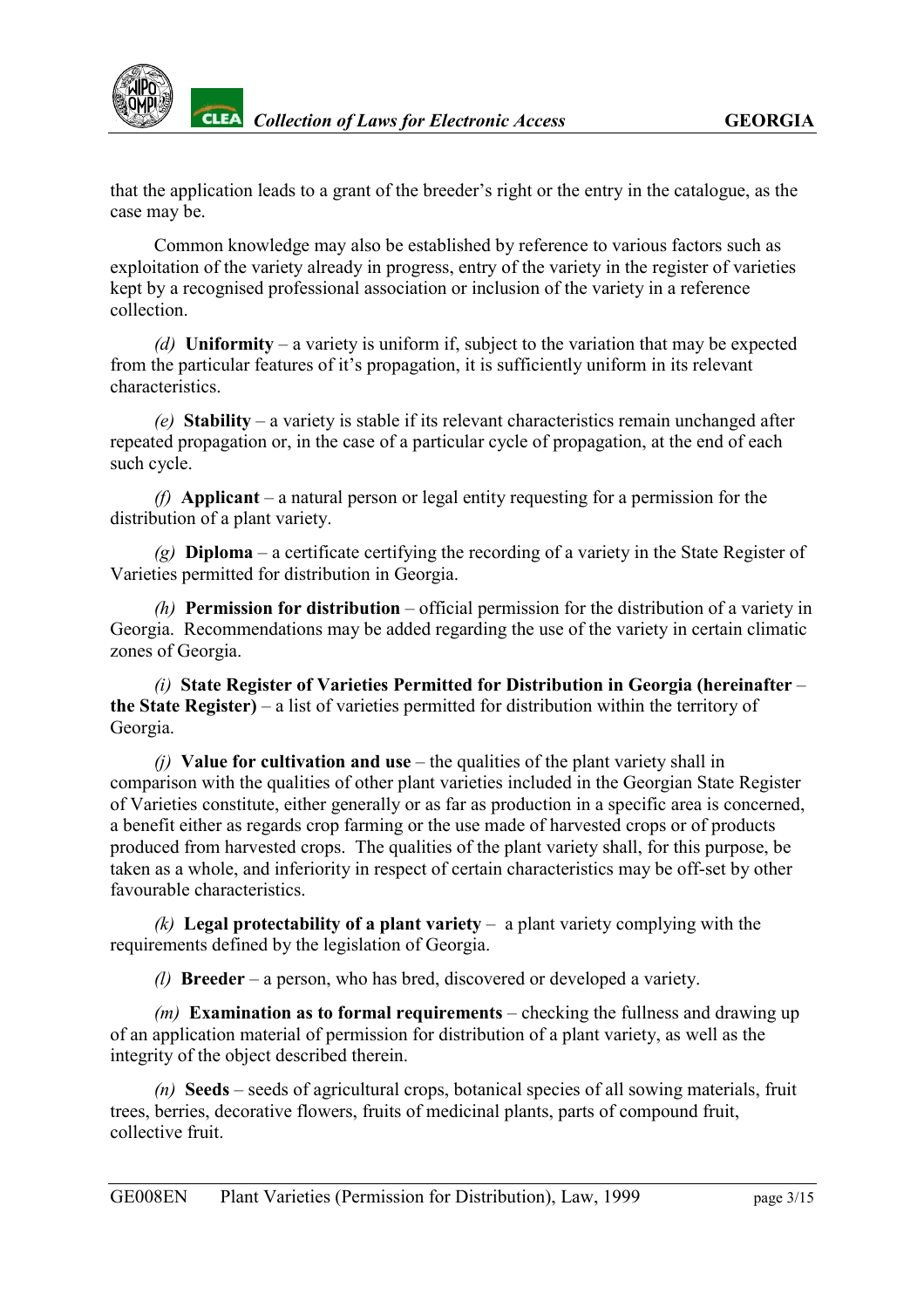*(o)* **Planting material** means agricultural crop seedlings, vegetative propagating material, for fruit, berry crops, vines, tea, bulbs and tubers and other sub-tropical cultures.

*(p)* **Variety maintainer** – a natural person or a legal entity entered in the State Register as being responsible for maintaining a variety in accordance with the characteristics on basis of which the variety was recorded in the State Register.

*(q)* **Breeder's seed (Original seed)** – seeds of a generation earlier than that of Pre-basic seeds (Super-Elite) which have been obtained by a variety maintainer or under the responsibility of the maintainer by the other person.

*(r)* **Pre-basic seed (Super-elite)** – seeds of a generation earlier than that of Basic seeds (Elite seeds) which have been obtained through propagation by the plant variety maintainer or under his responsibility by the other person.

*(s)* **Basic seeds (Elite seeds)** – seeds which have been obtained through propagation by the plant variety maintainer or under his responsibility by the other person.

*(t)* **Certified Seeds of the First Generation** – seeds obtained by propagation of the Basic seeds.

*(u)* **Certified Seeds of the Second Generation** – seeds of plant production or intended for food obtained by propagation of Certified Seeds of the First Generation.

*(v)* **Qualitative seeds (sowing material)** – seedlings of perennial crops having a quality certificate.

*(w)* **Seed quality** – main quality specification of the seed (purity, germination, weight of 1 000 seeds, moisture content, seed health) certified by the quality certificate.

 $(x)$  **Seed health** – the condition of seed and planting material in relation to the presence of pests and diseases.

*(y)* **Field inspection (approbation) of seed crops** – determining the variety identity and variety purity of seed crops, certified by the respective certificate.

*(z)* **Inspection (approbation)** – determination of the variety identity and variety purity of seedlings, parental fruit trees, vines, tea citrus fruits and other planting material, certified by the respective certificate.

*(aa)* **Quality certificate** – official document (certificate) certifying the quality of the seeds and planting materials.

*(bb)* **Results of analysis** – official document certifying the results of laboratory analysis for determining the quality of the seed and planting material.

*(cc)* **Lot of seeds (planting materials)** – any seed (planting material) quantity of the same quality certified by a quality certificate.

*(dd)* **Introduction into economic circulation** – seeds eligible to be marketed as prescribed in the seed marketing regulations.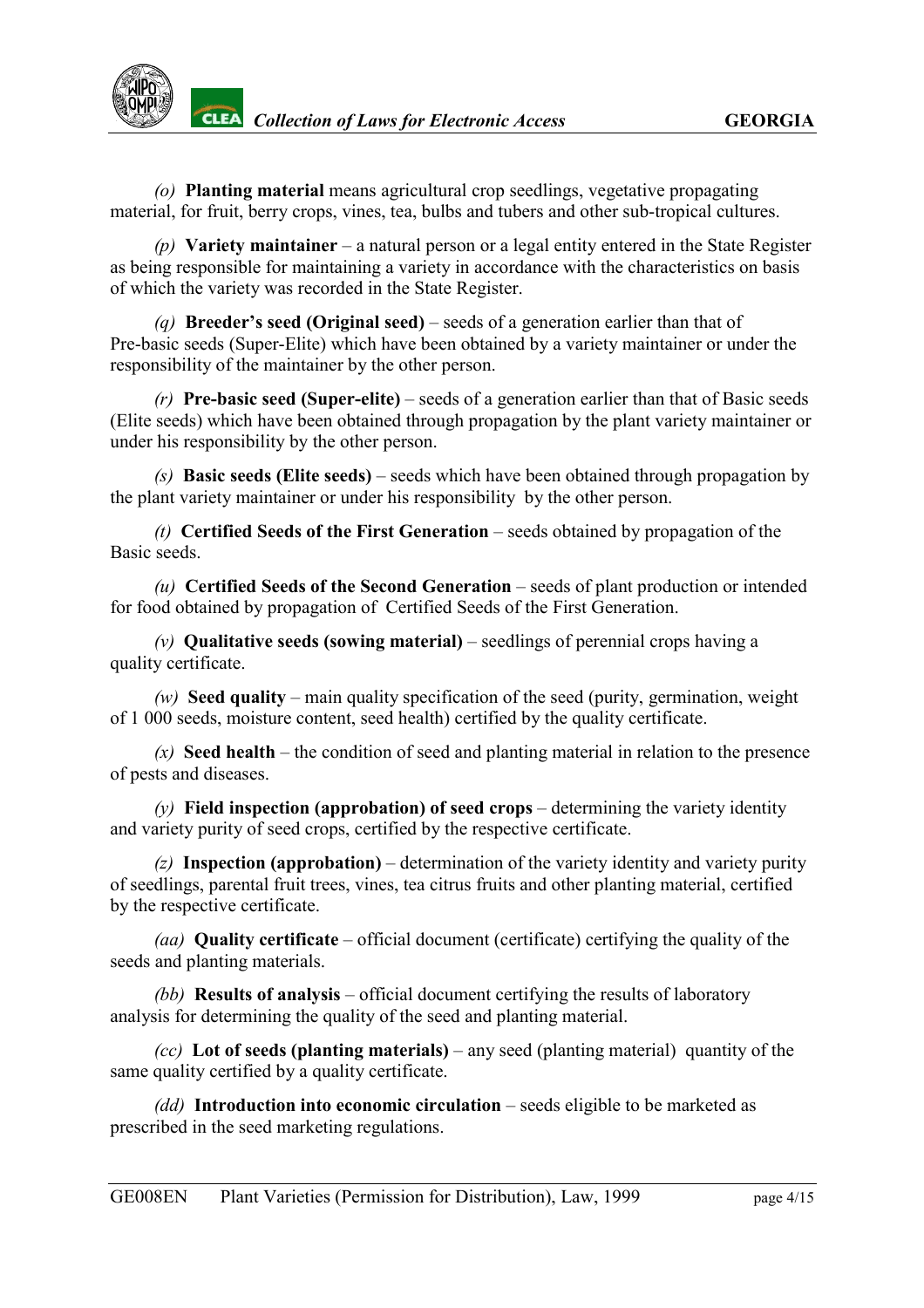

*(ee)* **Person having the exclusive right** – a person having the right to use a plant variety at his discretion on which he has a special certificate of legal protection; under this certificate the person having the exclusive right may introduce into economic circulation the plant variety protected by the certificate, receive income, as well as sell or alienate the certificate.

> *State System of Permission for Distribution of Agricultural Crop Varieties, Production and Introduction of Selection Seeds and Planting Materials into Economic Circulation*

<span id="page-4-0"></span>**4.** The State system of permission for distribution of agricultural crop varieties, production and introduction of selected seeds and planting materials into economic circulation consists of the following agencies under the Ministry of Agriculture and Food (hereinafter – the Ministry):

- *(a)* the Inspection of Testing and Protecting of Selection Achievements;
- *(b)* the Inspection of Quality of Seeds and Planting Materials;
- *(c)* the Inspection of Phytosanitary Quarantine;

*(d)* the Centre of Plant Variety Breeders Rights Protection of Georgia (hereinafter – Sakiishtsentri);

*(e)* the Commission of Permission for Distribution of Plant Varieties.

## *Functions and Duties of Sakjishtsentri*

<span id="page-4-1"></span>**5.**—(1) Sakjishtsentri is a legal entity governed by the public law, which ensures legally the plant breeders rights.

(2) Sakjishtsentri takes decision on legal protection of plant variety and grants a certificate confirming the exclusive right.

(3) The functions and the duties of Sakjishtsentri are defined by regulations approved by the Minister of Agriculture and Food (hereinafter – the Minister).

(4) Sakjishtsentri is headed by the Director of the Centre, who is appointed or dismissed by the Minister.

(5) The financial sources of Sakjishtsentri are the income received from the fees defined by the prescribed rule for the following actions:

*(a)* for the legal protection of plant varieties and for the examination as to formal requirements of the application of permission for the distribution of plant varieties;

*(b)* for the state testing of plant varieties for DUS and VCU;

*(c)* for registration of plant varieties in the State Register of Varieties;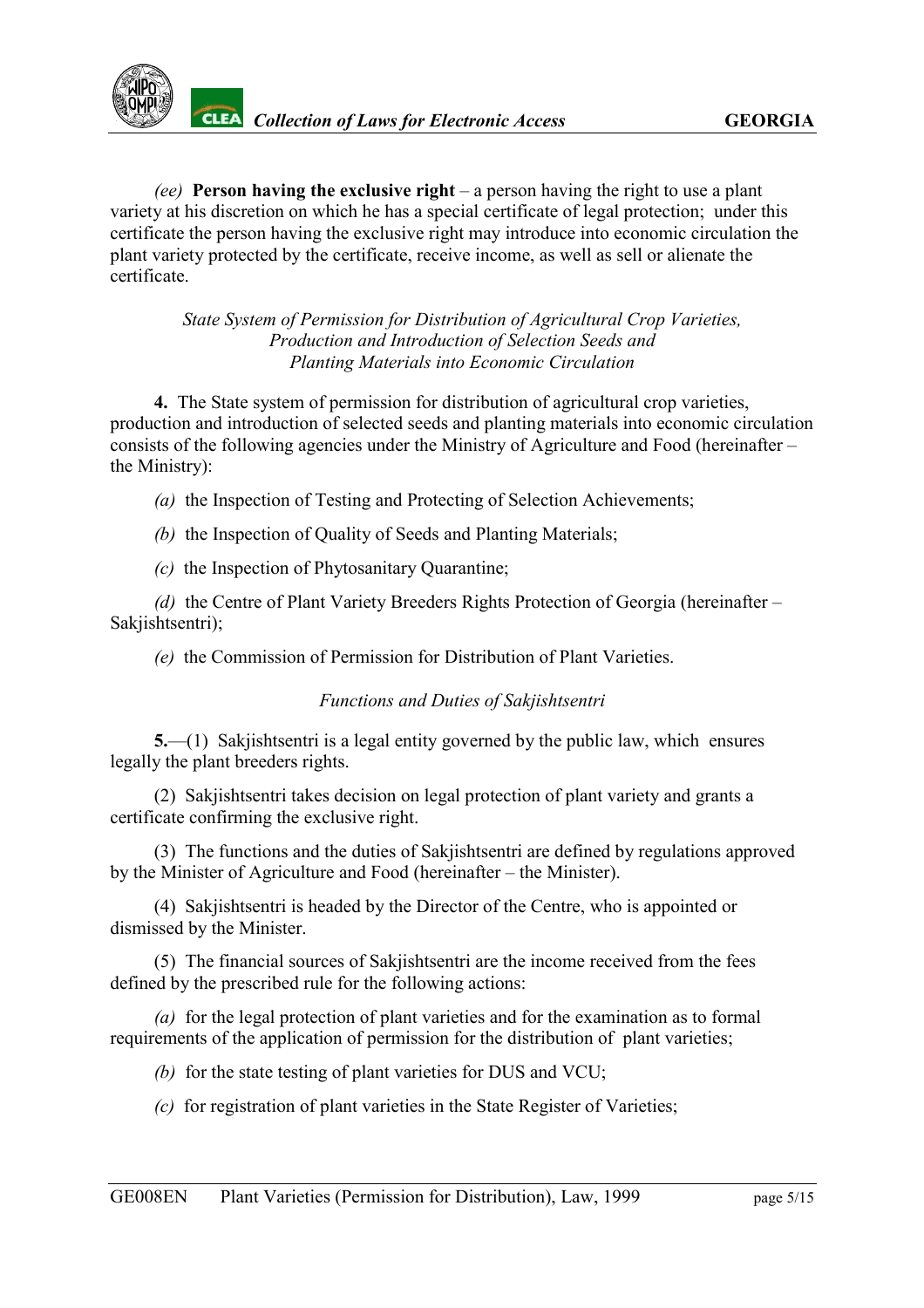

- *(d)* for granting of plant variety protective documents (certificate, diploma);
- *(e)* for maintenance of plant variety legal protection and of permission for distribution;
- *(f)* for conducting other procedures related to main activities of Sakjishtsentri;
- *(g)* for information, consultation service and research activities.

(6) The income received from the activities of Sakjishtsentri is placed on its account and is managed by Sakjishtsentri. The amount which was not used during the year is transferred to the account of the following year.

(7) It is admissible to allocate for Sakjishtsentri the finances among them grants from the State budget in respect to the rule under the legislation of Georgia.

(8) Sakjishtsentri for December 1 of each year prepares the budget of the following year reflecting all the expenses of Sakjishtsentri and source of its coverage.

(9) Sakjishtsentri grants the diploma of permission for distribution of plant variety on basis of the decision on permission for distribution of the plant variety taken by the Minister.

(10) The budget of Sakjishtsentri is approved by the Director of the Centre.

### *Functions and Duties of the Commission of Permission for Distribution of Plant Varieties*

<span id="page-5-0"></span>**6.**—(1) The Commission of Permission for Distribution of Plant Varieties is a standing consultative body established by order of the Minister on public basis.

(2) The Commission of Permission for Distribution of Plant Varieties:

*(a)* receive recommendations on permission for distribution of plant varieties and submits them to the Minister;

*(b)* by recommendation of Sakjishtsentri considers the application materials of permission for distribution of plant variety.

(3) The Commission of Permission for Distribution of Plant Varieties is established with the complement of 20 members half of which are the State officials. The Chairman of the Commission is elected by the Commission members by ballot from those members of the Commission who are not State officials.

> *Filing of the Application for Legal Protection and Permission for Distribution of Plant Varieties Bred, Discovered or Developed in Georgia Abroad*

<span id="page-5-1"></span>**7.**—(1) Before filing of an application for legal protection and/or permission for distribution the plant variety bred, discovered or developed in Georgia with the respective office of the other country, a natural person or a legal entity is obliged to notify Sakjishtsentri of the fact in a written statement.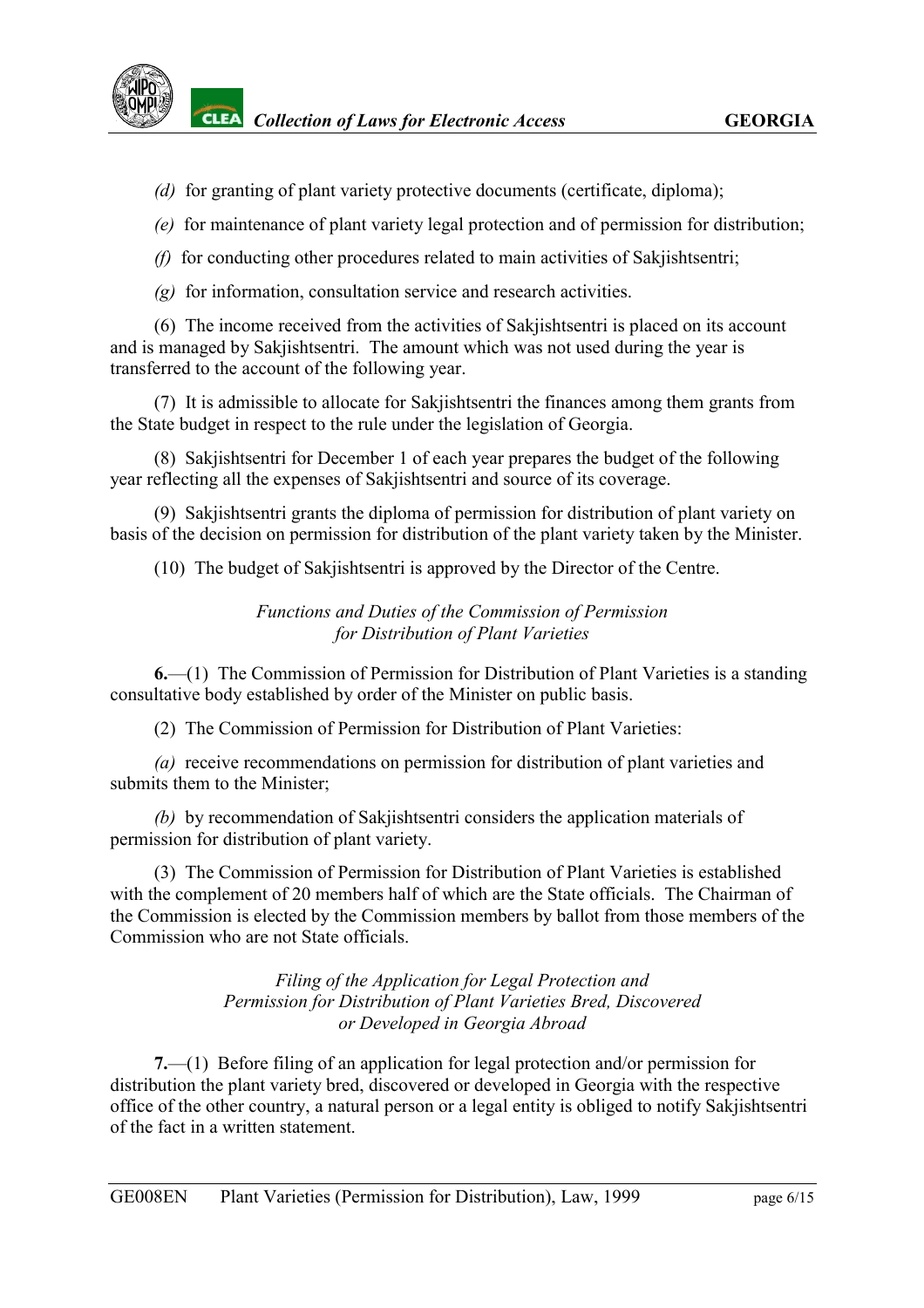

(2) In the case of legal protection and/or permission for distribution of the plant variety in the other country, the natural person or legal entity is obliged to furnish Sakjishtsentri with the copies of the relevant protective document (including the translation in Georgian language).

### **Chapter II Permission For Distribution of Agricultural Crop Varieties**

#### <span id="page-6-0"></span>*Legal Regulation of Permission for Distribution of Agricultural Crop Varieties*

**8.** The following categories of varieties recommended by the Inspectorate for Testing and Protecting of Selection Achievements are subject to permission for distribution:

*(a)* plant varieties and hybrids of local and foreign origin;

*(b)* plant varieties and hybrids protected in respect to the Law of Georgia on Protection of Selection Achievements.

### *Filing of an Application for Permission of Plant Varieties for Distribution*

<span id="page-6-1"></span>**9.**—(1) An application for permission of plant varieties for distribution is filed by the breeder of the plant variety or his/her legal successor, or representative.

(2) The application for permission of agricultural crop varieties for distribution shall include:

*(a)* request of permission for distribution in which the name, surname and legal address of the applicant, as well as of the breeder is indicated;

*(b)* plant variety description (main morpho-biological, botanical features and agronomic characteristics of the plant variety).

(3) The application within one month from filing with Sakjishtsentri shall be attached with document confirming the payment of the fee prescribed for the examination as to formal requirements.

(4) The application of permission for distribution of a plant variety shall be filed in the State language, and the other application materials – in any foreign language. In the case of submitting the application materials in the foreign language the applicant within two months shall furnish the translation into the Georgian language certified by notary.

(5) The issues related to the procedure of the examination as to formal requirements are regulated by the legislation of Georgia.

(6) The application is filed with Sakjishtsentri directly or by other means.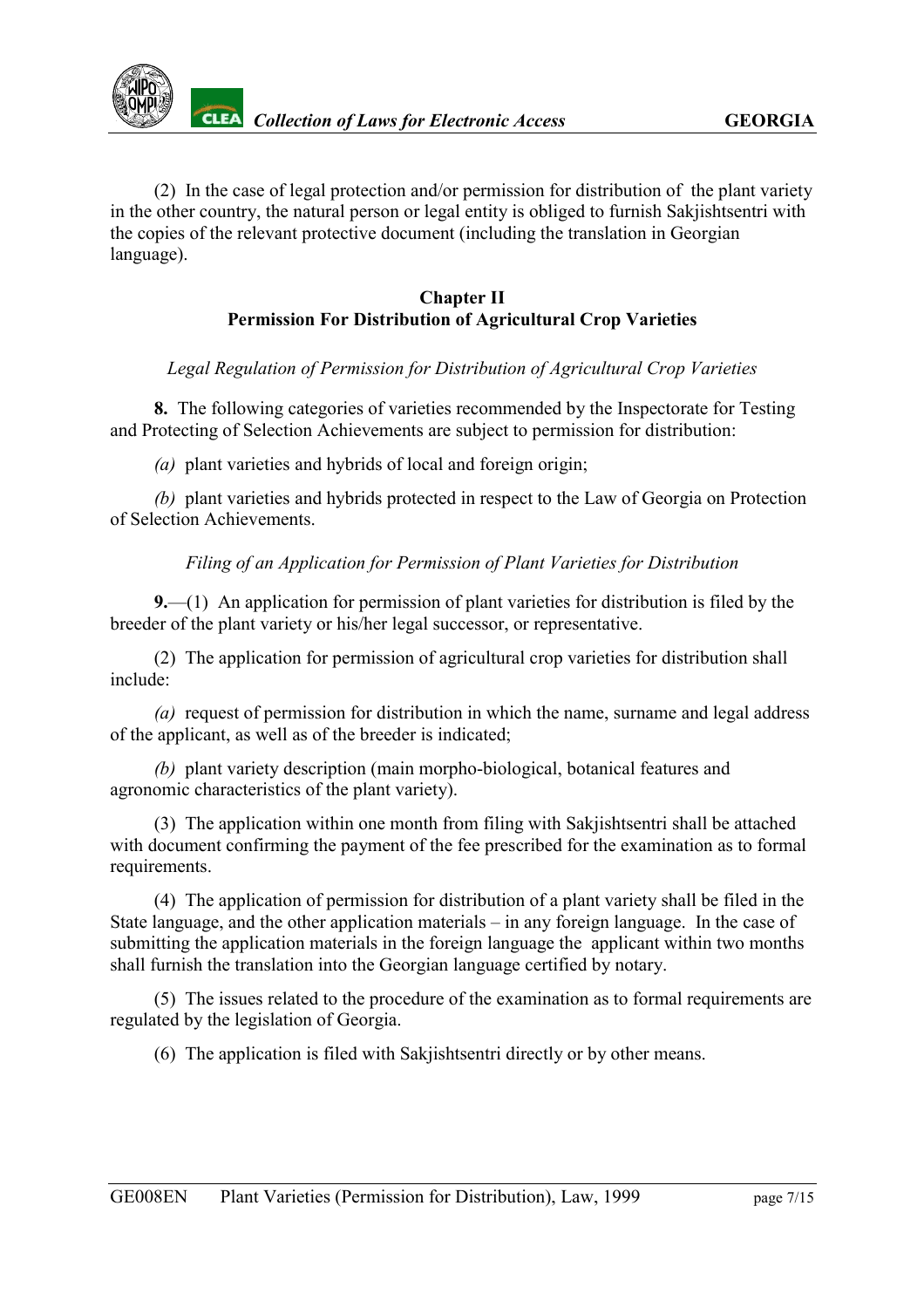### *Requirements Related to the Application of Permission for Distribution of Plant Variety*

<span id="page-7-0"></span>**10.**—(1) The application of permission for distribution of plant varieties shall be accepted, if:

*(a)* the name of the plant variety was agreed with Sakjishtsentri;

*(b)* the plant variety is different from the known varieties;

*(c)* the plant variety is uniform in terms of composition;

*(d)* the plant variety is stable with generations;

*(e)* if the species to which the plant variety belongs is entered in the appendix of this law.

(2) The value for cultivation and use (VCU) of a crop variety shall be determined by performance testing its agronomic characteristics over successive generations and comparing its performance with appropriate existing "control" varieties.

## *Testing and Permission of Plant Variety for Distribution*

<span id="page-7-1"></span>**11.**—(1) Testing a plant variety for distinctness, uniformity and stability (DUS) is conducted by the Inspectorate for Testing and Protection of Selection Achievements and governed by Georgian Legislation.

(2) The DUS tests will be conducted over two growing seasons (two years) and will be conducted according to the International Union of the Protection of New Varieties of Plants (UPOV) guidelines.

(3) Testing a plant variety for its value for cultivation and use (VCU) is conducted in the relevant soil-climatic areas of Georgia at the stations of the Inspectorate of Testing and Protecting of Selection Achievements or at locations agreed upon by the Inspectorate.

(4) The recommendation on permission for distribution of a plant variety shall be taken on basis of VCU state trials data for two years, provided that the state trial is continued for the third year.

(5) For DUS state tests and VCU trials the applicant shall supply the Inspectorate of Testing and Protecting of Selection Achievements the required quantity of seeds (seedlings) free of charge at a specified address and terms.

(6) If a plant variety according to the state trials in respect to the VCU indices is better than a local plant variety, then the application materials are transferred to Sakjishtsentri which shall submit them to the Commission of Permission for Distribution of Plant Varieties.

(7) The data of plant varieties permitted for distribution on the territory of Georgia are published in the official issue.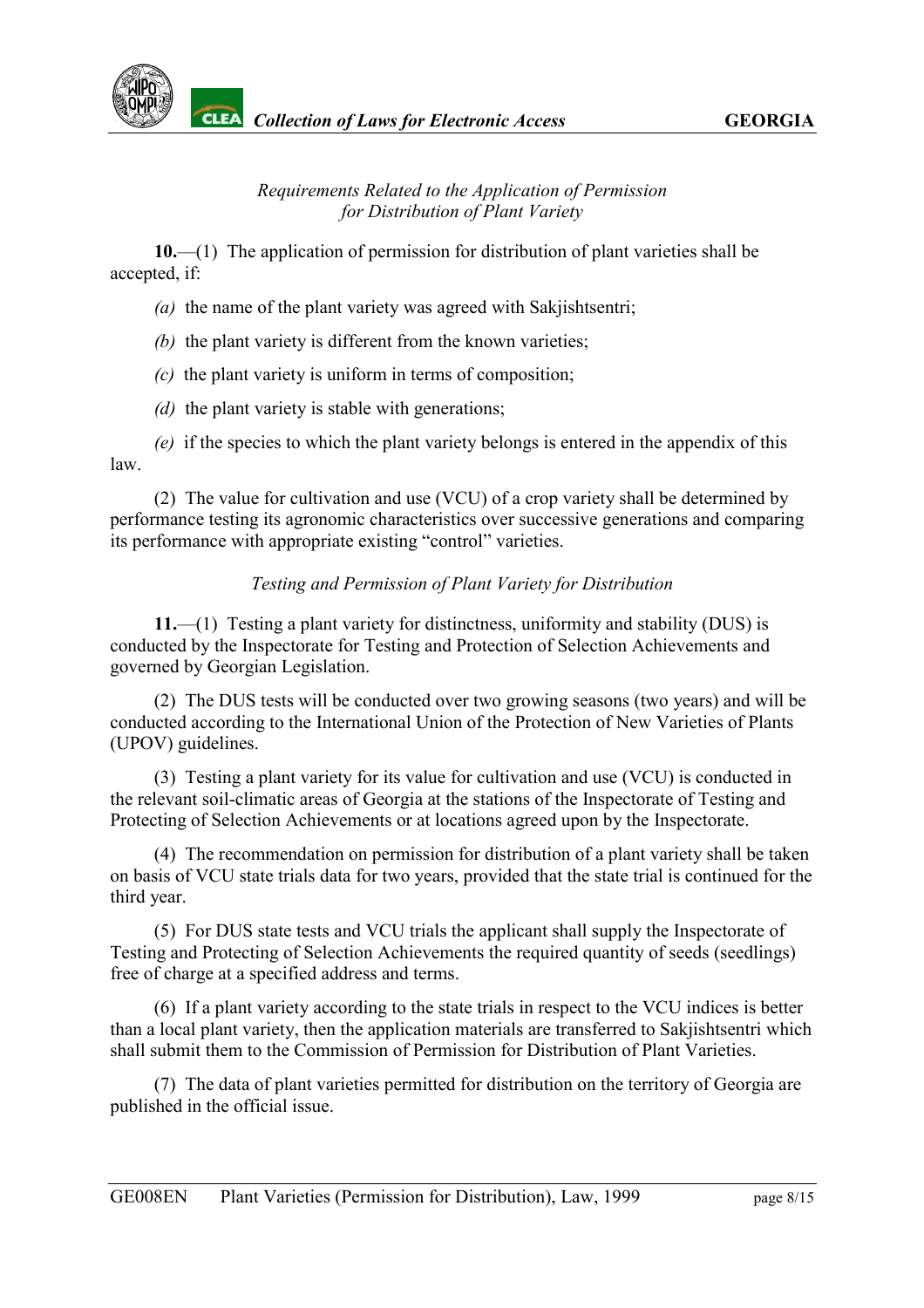(8) The party concerned is entitled within three months from publication of the plant variety data in the official issue, in respect to the rule defined by this law, submit an appeal against the VCU criteria for the plant variety permitted for distribution after paying the prescribed fee.

(9) Sakjishtsentri sends the appeal materials submitted by the party concerned in the above terms to the applicant and the Inspectorate of Testing the Selection Achievements, which are entitled to submit the written response to Sakjishtsentri within two months.

(10) If the applicant in agreement with the Inspectorate of Selection Achievements fails to submit the well-grounded response to Sakjishtsentri, this latter within two months shall consider the appeal and shall submit it to the Commission of Permission for Distribution the Plant Varieties, which shall take the recommendation on permission for distribution of the plant variety.

(11) The permission for distribution of the plant variety is entered into the State Register, and the diploma on permission for distribution of the plant variety is granted to the natural person or the legal entity indicated in the request.

(12) The applicant or his/her successor during the vegetation period of the plant in the control plots is entitled to inspect on DUS and VCU, observe the state trial procedure of the plant variety presented by him for distribution permission.

(13) On basis of the State Register Sakjishtsentri publishes annually the List of Agricultural Crop Varieties Permitted for Distribution in Georgia, which is an official issue and contains main agronomic characteristics, morpho-biological and botanical features of each plant variety.

(14) The results of the DUS and VCU tests of a plant variety shall be made available to the applicant, his successor or his authorised representative.

(15) The VCU state trial results for all candidate varieties shall be made available to the Commission of Permission for Distribution of Plant Variety, the National Seed Advisory Council (NSAC) and with consent of the applicant is published in the official issue.

#### *Termination of Permission for the Distribution of a Variety*

<span id="page-8-0"></span>**12.**—(1) The permission for the distribution of a variety shall be terminated if:

*(a)* a variety fails to retain its distinctness, uniformity and stability (DUS).

*(b)* the maintainer fails to supply seeds (seedlings) for a repeat set of VCU trials, which shall be conducted every 8-9 years.

*(c)* the approved name of a variety is cancelled without giving a new one.

- *(d)* the annual fee for permission for distribution is not paid.
- *(e)* termination of permission for the distribution is requested by the maintainer.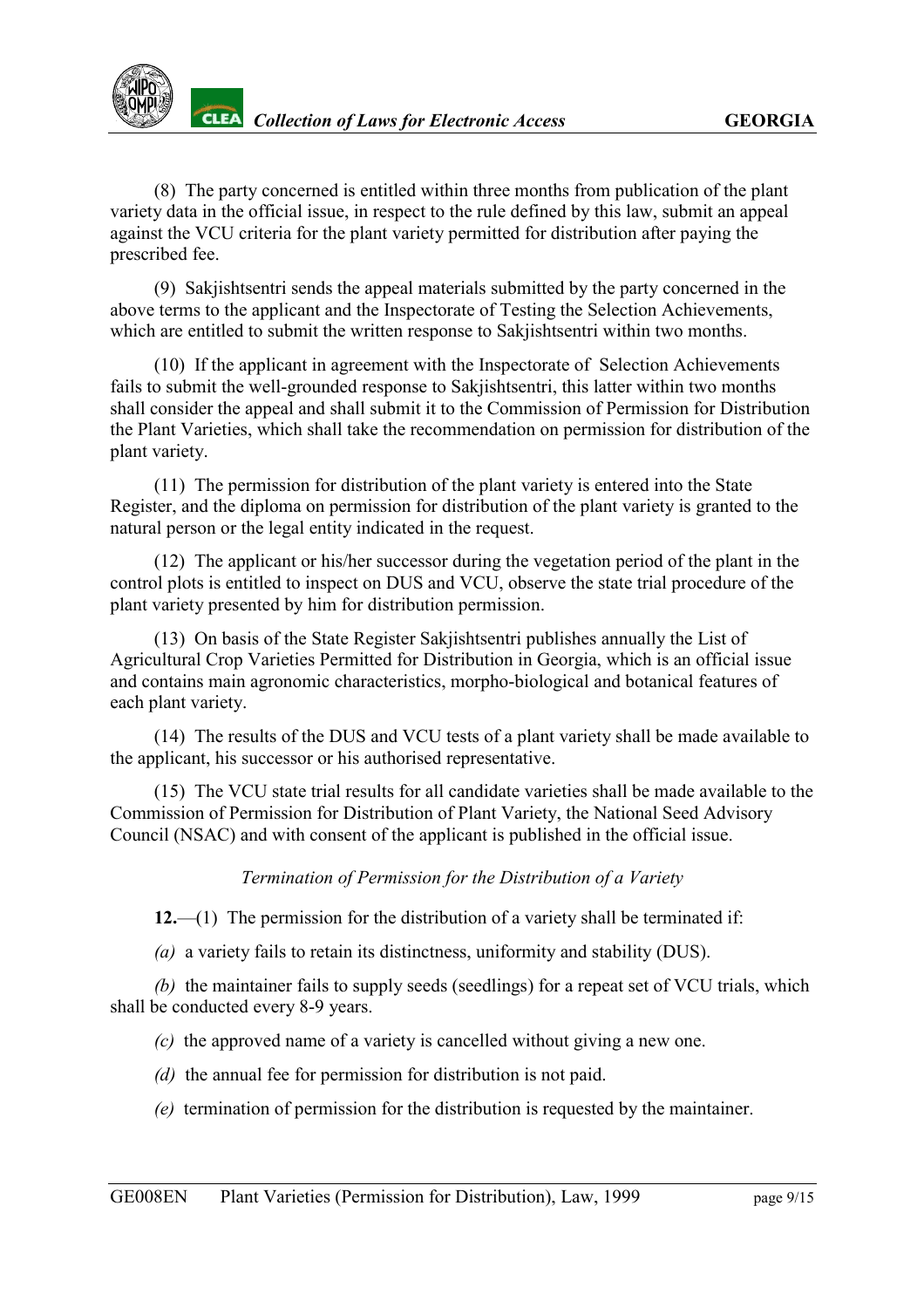- *(f)* the maintainer is no longer willing to maintain the variety.
- *(g)* a variety is found to be harmful to human beings and animals.

(2) In the cases provided for by the paragraph (1) of this Article the data on termination of the permission for distribution of a plant variety on the territory of Georgia shall be published in the official issue. The party concerned may within three months after publication of these data in the official issue present at Sakjishtsentri a well-grounded claim on necessity of maintaining the permission for distribution of the plant variety, provided that the defined fee is paid; otherwise, the termination of the permission for distribution of the variety is entered in the State Register by special record.

#### *Administrative Liabilities, Decisions and Publications*

<span id="page-9-0"></span>**13.**—(1) Sakjishtsentri shall be responsible for:

*(a)* receiving applications for the legal protection of the candidate varieties, considering the applications, taking decisions and issuing relevant documents;

*(b)* receiving applications of permission for distribution of the candidate varieties, considering the applications and issuing relevant documents.

(2) Before taking the decision on legal protection of the plant variety and permission for distribution, and before issuing the relevant documents, in the case of paying the fee defined by this Law, Skajishtsentri publishes the data of such varieties in the official issue and with the purpose of familiarisation lays the application materials open.

(3) Sakjishtsentri shall publish annually the List of Plant Varieties Permitted for Distribution in Georgia.

(4) Sakjishtsentri in agreement with the applicant published the results of the state trials in the Bulletin of Skajishtsentri.

(5) With the purpose of seed breeding optimisation and ensuring of publicity by the order of the Minister the National Seeds Council is established as an advisory body.

(6) The statute of the National Seeds Council, composition and agenda is defined and approved by the Minister.

(7) The National Seeds Council includes in equal quantity the officials of the Ministry, representatives of non-governmental organisations and in private sector.

(8) The Inspectorate of Testing and Selection Achievements is obliged to maintain the collection of reference samples of all varieties permitted for distribution.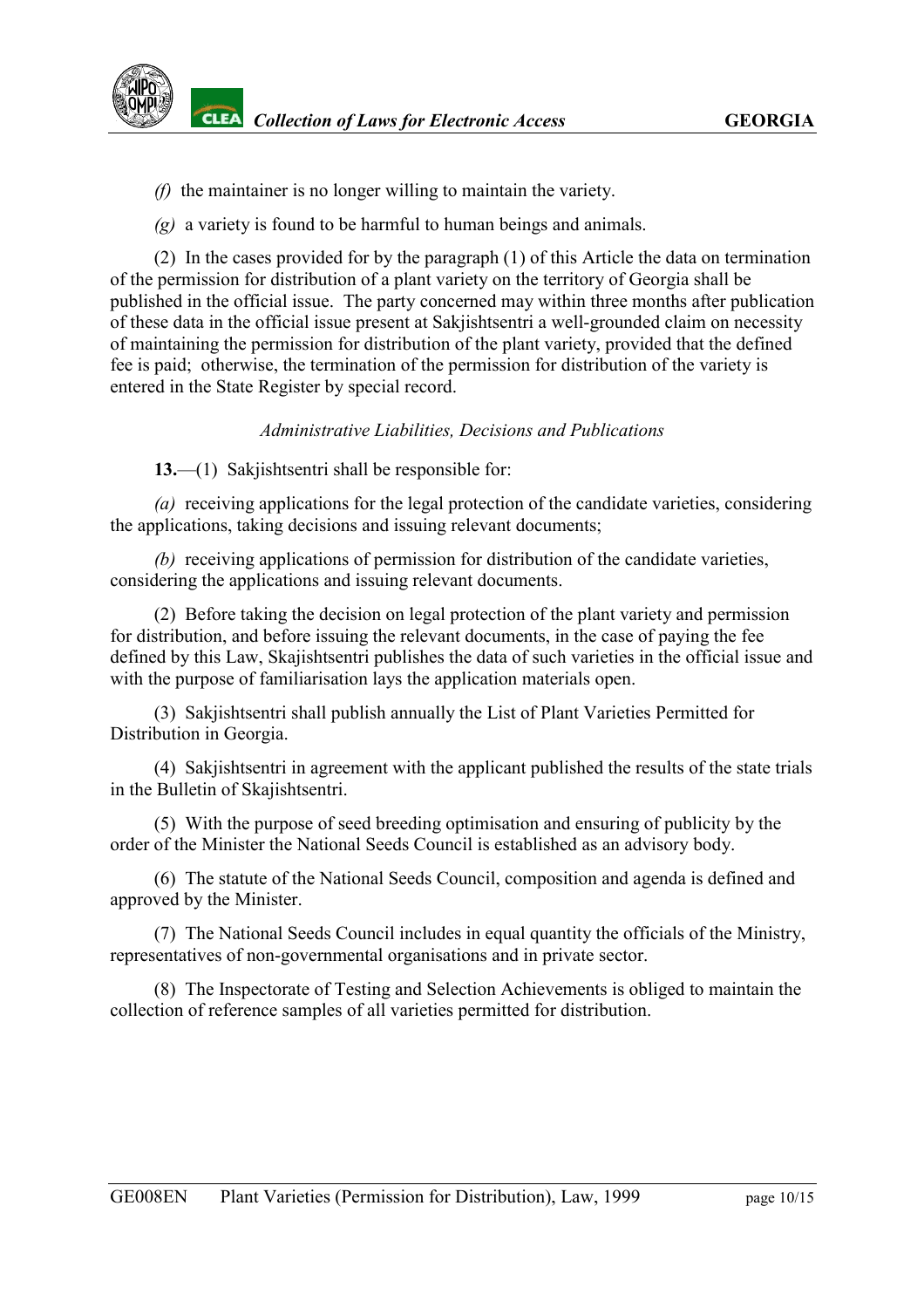### *Procedure of Repeated Examination*

<span id="page-10-0"></span>**14.**—(1) The recommendation of Sakjishtsentri or of the Commission of Permission for Distribution of Plant Varieties on conducting of the repeated examination is furnished to the Ministry.

(2) In order to take decision in each separate case under the order of the Minister the Experts' Council containing three members is established.

(3) The Chairman of the Experts' Council is appointed by the Minister.

(4) The Experts' Council defined its agenda and procedure independently.

(5) One member of the Experts' Council three members shall be a legal specialist, and two specialists in agriculture.

(6) The Experts' Council Shall not contain the State officials.

(7) The claim submitted at the Experts' Council shall be considered after paying the prescribed fee.

(8) The Experts' Council takes its decision in the form of a written statement. If the decision is not taken the claim is considered by the court.

(9) The decisions of the Experts' Council are kept in respect to the prescribed rule.

#### **Chapter III Legal Protection of Seeds and Planting Materials Quality**

*Assessment of Seeds and Planting Materials Quality*

<span id="page-10-1"></span>**15.**—(1) The quality of seed and planting materials shall be assessed by the Inspection of Seeds and Planting Materials Quality (hereinafter – Quality Inspection).

(2) The quality of seed and planting materials shall be assessed through determination of quality indicators of seeds (seedlings) and compliance thereof with the standards prescribed in the seeds marketing regulations.

(3) The following shall be attached for the purpose of assessing the quality of seed and planting materials:

*(a)* field inspection (approbation) certificate;

*(b)* document certifying that the specified fee rate for assessing the quality has been paid.

(4) A Quality certificate is issued for seeds and planting materials complying with the standards prescribed in the seeds marketing regulations.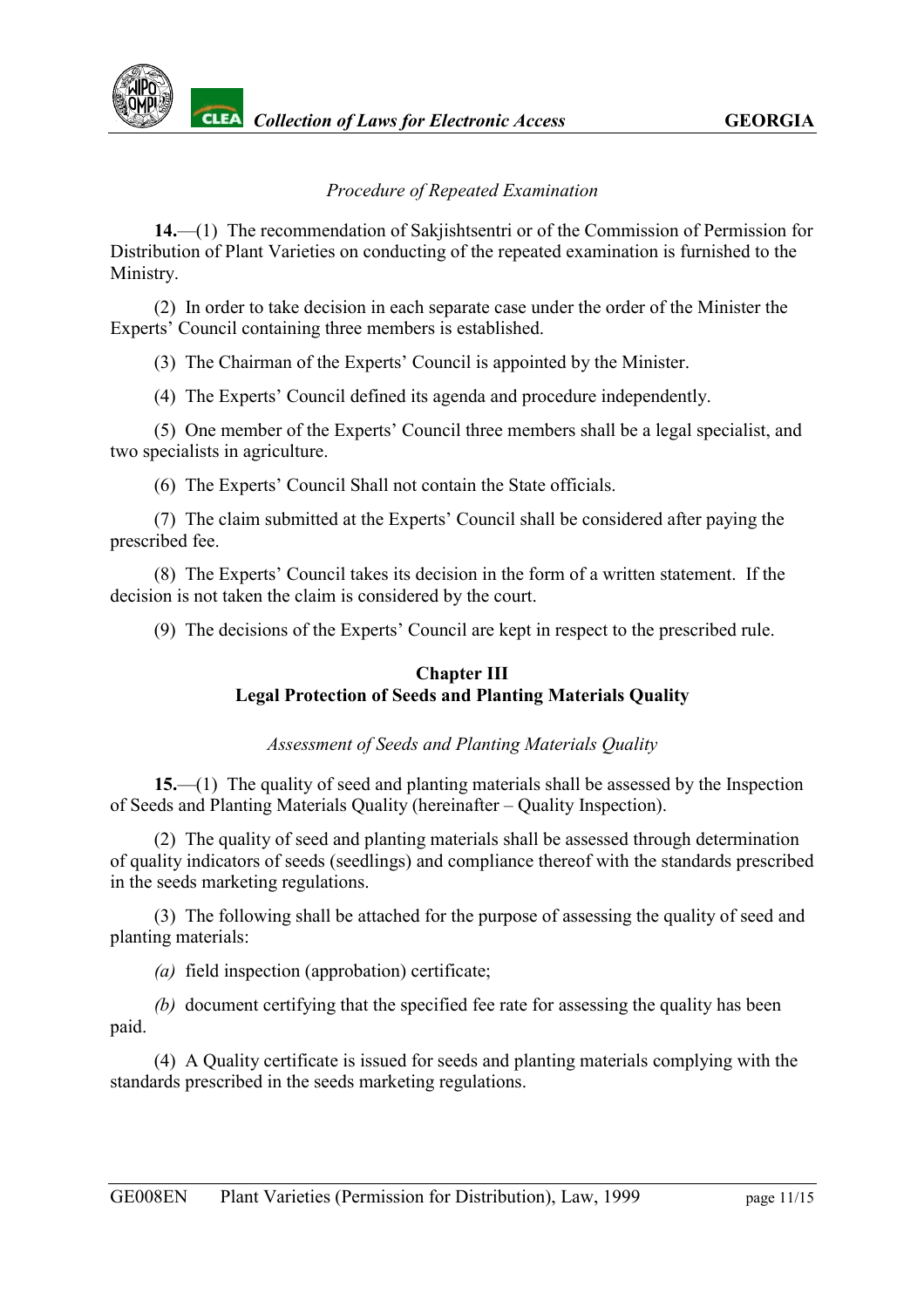(5) The period of validity of the quality certificate shall begin from the day of completion of testing, the period of validity is determined in accordance with the seeds marketing regulations.

(6) For the seeds and planting materials which do not satisfy the standards defined by the seeds marketing regulations an official document – Results of Analysis is issued.

(7) The data of seeds and planting materials quality are presented to the applicant or his/her authorised representative. Presenting such data to other persons is prohibited.

### **Chapter IV Production and Introduction into Economic Circulation of Seeds and Planting Materials**

*Introduction into Economic Circulation of Seeds and Planting Materials*

<span id="page-11-0"></span>**16.**—(1) Introduction into economic circulation of seed and planting materials is permitted if:

*(a)* a variety related to seeds or planting materials is entered in the State Register;

*(b)* seeds and planting materials certified by a quality certificate and permission owned by the person having exclusive rights to the variety.

*The Obligations of Producer of Seeds and Planting Materials*

<span id="page-11-1"></span>**17.**—(1) The producer of seeds and planting materials (hereinafter – producer) shall keep the following records:

*(a)* on the volume of production of seeds and planting materials;

*(b)* all field and seed quality inspection (approbation) reports for each lot of seeds intended for economic circulation.

(2) The producer shall keep the documents listed in this article for three years.

*Field Inspection (Approbation) of Planted Seed Crops Intended for Producing Seeds*

<span id="page-11-2"></span>**18.** The rules of field inspection (approbation) of planted seed crops and perennial crops intended for producing seeds are approved by the Ministry.

> *Conditions for Introduction into Economic Circulation of Seeds and Plant Materials*

<span id="page-11-3"></span>**19.**—(1) Seeds and Planting materials introduced into economic circulation shall comply with basic seeds (Elite seed), certified seed of the first generation or certified seed of the second generation; and planting material – first or second quality degree.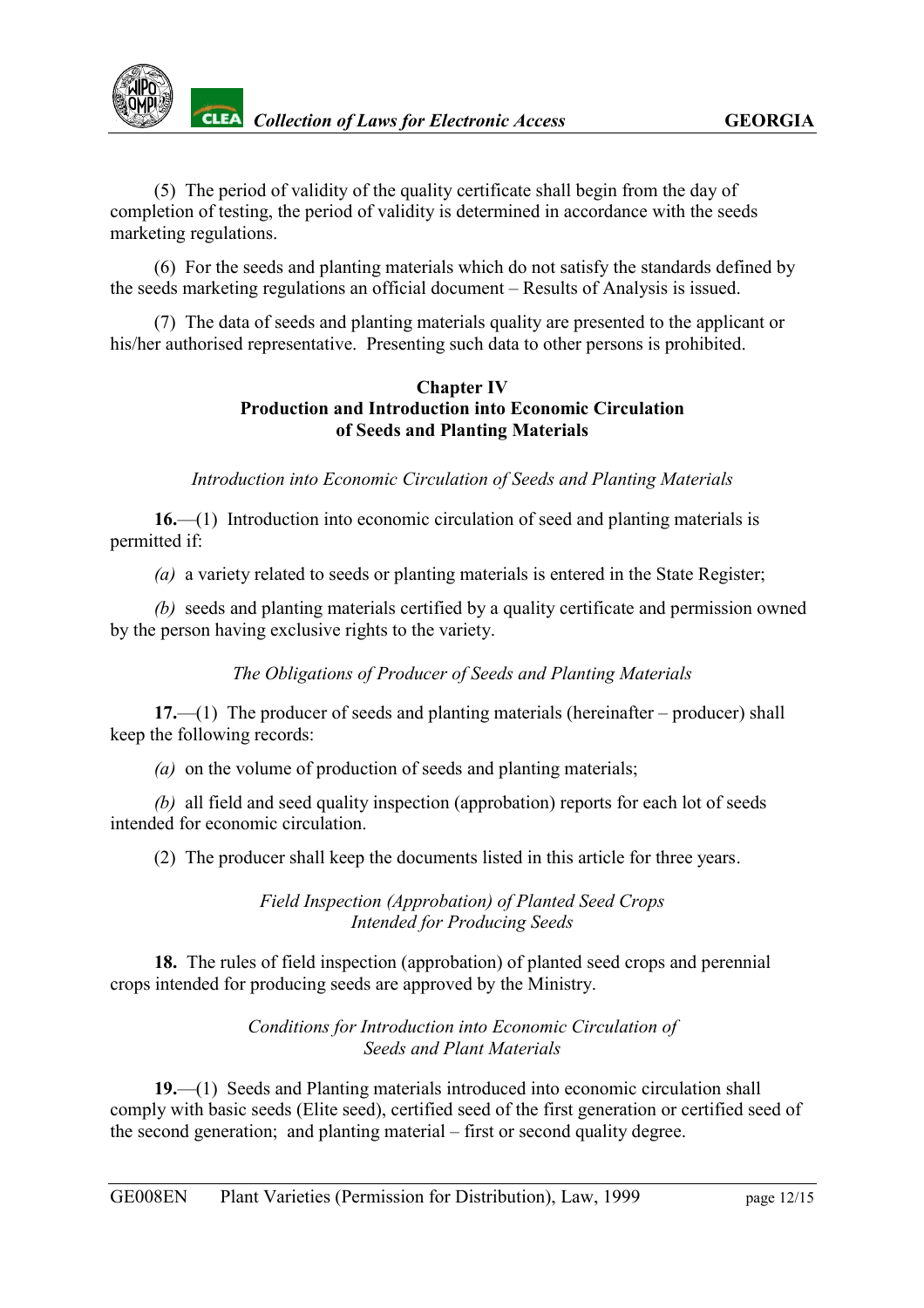

(2) Seeds and planting materials introduced into economic circulation shall be certified by:

*(a)* list of agricultural crop varieties permitted for distribution in Georgia, indicating the variety related to the seed or planting material;

*(b)* permission of the person having special rights to use the variety (if the producer is not the owner of the variety);

*(c)* phytosanitary certificate (if imported or exported);

*(d)* quality certificate (before the expiry date);

*(e)* label in case of transportation in containers intended for importation – exportation of seeds and planting materials; identity documents in case of transportation without containers.

## *Label and Container for Seeds and Planting Materials*

<span id="page-12-0"></span>**20.**—(1) The data indicated on the label of the container for seeds and planting materials shall comply with the data indicated in the quality certificate.

(2) The container for seeds and planting materials treated with chemical and biological preparations shall bear a duly made notice. The instructions describing the preparations used for treatment of the seeds and the rules of treatment of such preparations shall be attached to the container.

(3) Chemical preparations that are used should be included in the relevant catalogue of products permitted for use in Georgia, and approved by the inspection for phytosanitary quarantine.

#### *Responsibility for Seeds and Planting Materials Introduced into Economic Circulation*

<span id="page-12-1"></span>**21.**—(1) Disputes over the introduction of seeds and planting materials into economic circulation shall be considered by the court.

(2) Forgery of documents accompanying seeds and planting materials introduced into economic circulation or advertising false information shall be prosecuted in accordance with the current legislation.

## *Exportation of Seed and Planting Materials*

<span id="page-12-2"></span>**22.**—(1) Seed and planting materials intended for exportation shall be certified in Georgia by the following documents:

- *(a)* quality certificate;
- *(b)* phytosanitary certificate.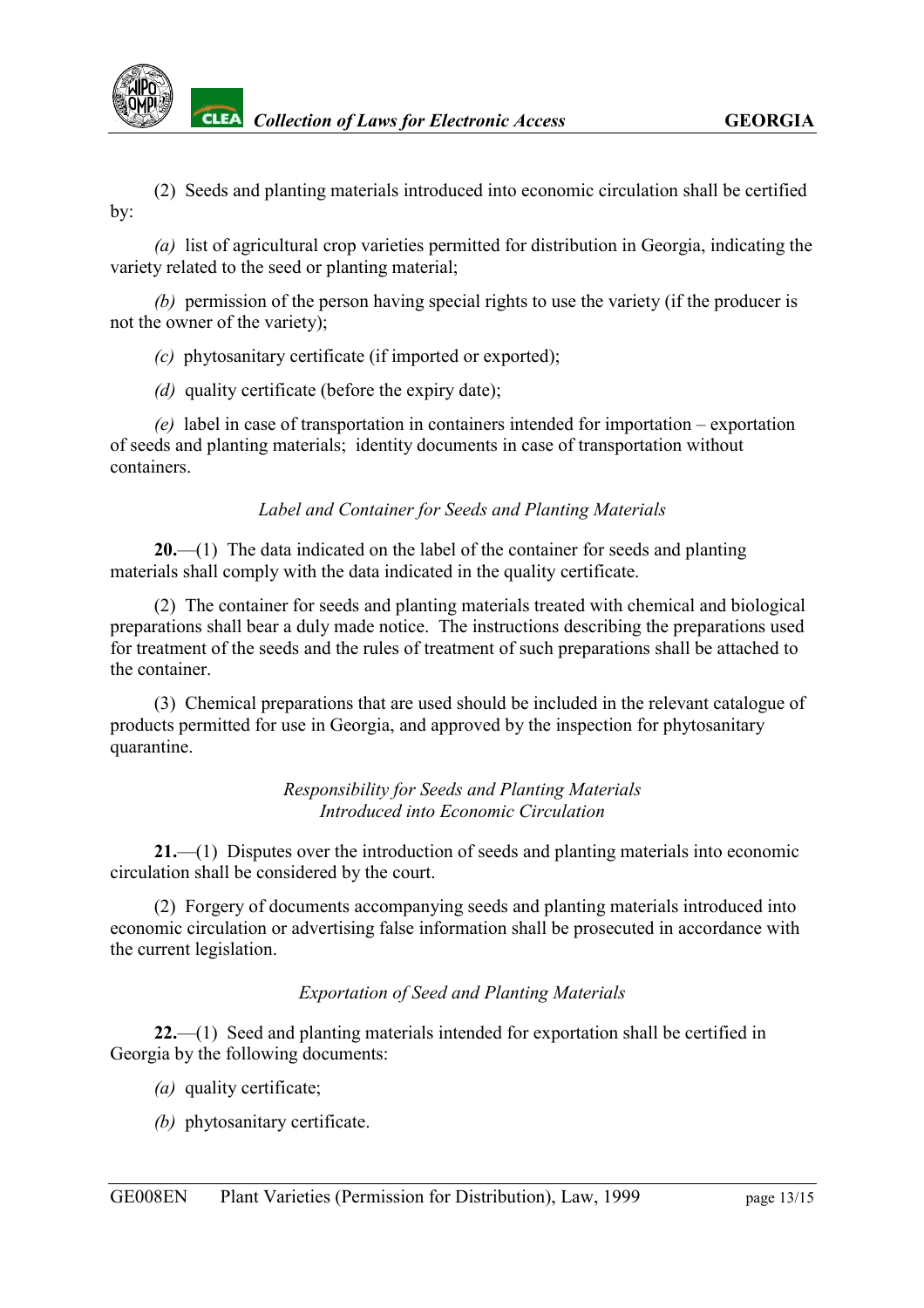### *Importation of Seed and Planting Materials*

<span id="page-13-0"></span>**23.**—(1) Importation of seed and planting materials into Georgia of those varieties not included in the State Register, is allowed by the Minister's order under conditions of an emergency.

(2) Imported seed and planting materials intended for introduction into economic circulation shall be certified by the documents issued in the country of origin and in Georgia:

*(a)* quality certificate;

*(b)* phytosanitary certificate.

(3) Importation of seed and planting materials intended for scientific selection and exhibition purposes into Georgia shall be allowed at the request of the relevant organisation of the other country, provided that written notification has been received by the Ministry.

(4) Introduction of seed and planting materials into economic circulation from scientific selection and display at exhibition shall be deemed as a violation of the rules established by this law and is prosecuted according to Georgian legislation.

### *Transit and Re-export of Seed and Planting Materials*

<span id="page-13-1"></span>**24.**—(1) The seed and planting materials imported into Georgia for the purpose of re-exportation shall be certified by the following documents:

- *(a)* phytosanitary certificate issued in the country of origin and in Georgia;
- *(b)* quality certificate issued in the country of origin;
- *(c)* an import permit, if required, by the country receiving the seed.

(2) The transit of seed and plant material within the territory of Georgia is regulated by the legislation of Georgia.

(3) Introduction of seed and planting materials intended for re-exportation and transit shall be deemed as a violation of the rules established by this law and is prosecuted under the legislation of Georgia.

#### *Genetic Resources of the Crop Plants in Georgia*

<span id="page-13-2"></span>**25.** The Georgian Co-ordination Centre for Protection and Use of the Genetic Fund of Agricultural Crops, scientific research institutes, Inspectorate for Testing and Protecting of Selection Achievements are charged with organisation of preservation and protection of genetic resources of the crop plants of Georgia.

## *Responsibility for Law Violations*

<span id="page-13-3"></span>**26.** The responsibility for violation of this Law is defined by the legislation of Georgia.